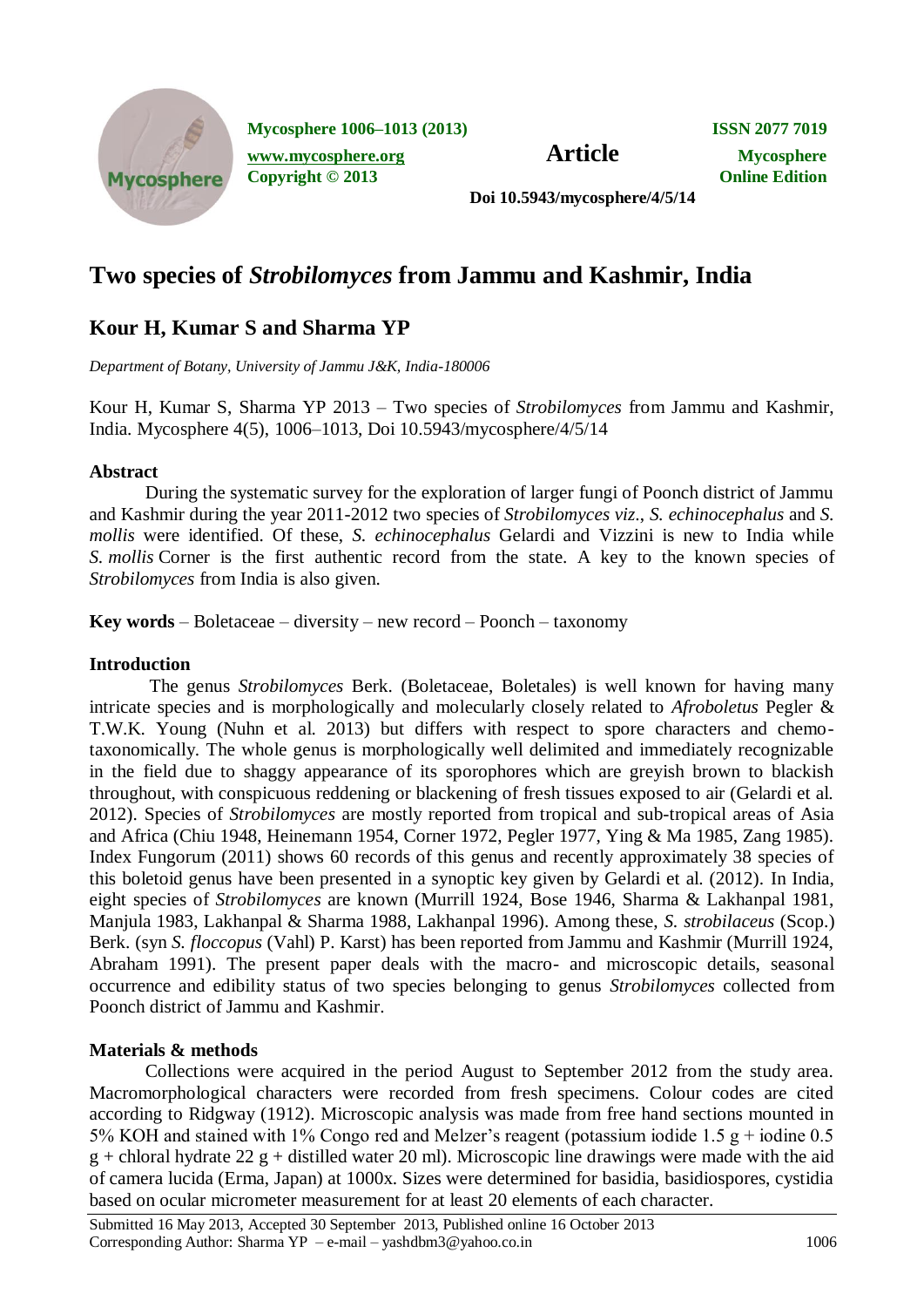Microphotography was done using a Sony N50 camera attached to an Olympus CH 20i binocular microscope. Specimens were identified on the basis of critical observations of the specimen and perusal of relevant literature (Coker & Beers 1943, Corner 1972, Soothill & Fairhurst 1978, Smith et al. 1981, Arora 1986, Singer 1986, Lakhanpal 1996, Kaul 1997). Crystals of 1,4 dichlorobenzene were used against insect infestation. The studied specimens have been deposited in the Herbarium of Botany Department, University of Jammu, Jammu.

#### **Taxonomic observations**

**Strobilomyces echinocephalus Gelardi & Vizzini (2012)** Fig. 1–2 Basidiomata medium to large. Pileus 5.5–6.0 cm wide, convex, fleshy, ornamented throughout by thin, soft, blackish scales laying upon whitish background, velar remnants hanging at the pileal edge, margins inrolled; tubes slightly decurrent, initially white then gradually turns greyish (LII.59'''''f) to finally black, slightly depressed around the stipe apex; pores roundish to slightly angular. Context soft and white in the pileus and grayish black in the stipe; Stipe 9.5–10.5 cm long and 0.5–0.9 cm wide, solid, dry, fibrous, curved, equal, blackish, longitudinally ridged, covered with woolly or cottony brown to blackish floccules; Annulus absent; odour agreeable.

Basidiospores  $8.8-12.8 \times 8.0-10.4 \mu m$ ,  $a_VL = 10.8$ ,  $a_VW = 9.2$ ,  $Q = 1.1-1.23$ ,  $Q_m = 1.17$ , subglobose to globose, thick walled, light yellow green to black brown (Congo red), pale brownish (water), inamyloid in Melzer's reagent, ornamented forming a complete reticulum with smooth adaxial patch. Basidia clavate,  $25.6-68.8 \times 8.8-14.4 \mu m$ , hyaline, broad at apex becoming narrower towards the base, guttulated, 4 spored; sterigmata 4.8-9.6 µm long. Pileus cuticle hyphae 12.0-28.0 µm wide, hyaline, branched, septate, clamp connections absent. Pileus context hyphae 8.0-20.0 µm wide, branched, septate. Pleurocystidia  $52.8-68.8 \times 19.2-22.4 \mu m$ , hyaline, ventricose to fusiform. Stipe hyphae 8.0–18.0 µm wide, septate, branched.

Habit and Habitat – solitary, scattered in the temperate forest dominated by *Quercus semecarpifolia* and wild *Punica granatum.*

Collection examined **–** India, Jammu and Kashmir, Poonch, Haveli, Kanuyian, humicolous, 30 August 2012, H. Kour and Y.P Sharma, BHJU – 191 (Holotype).

Edibility **–** Not eaten in the study area.

Distribution **–** Earlier reported to grow under *Castanopsis orthacantha* from China (Gelardi et al. 2012).

#### **Remarks**

*Strobilomyces echinocephalus* is characterized by having small to medium sized basidiomes, whitish surface entirely ornamented with blackish brown scales, poroid hymenophore bruising rusty-brown to blackish, stipe completely covered with woolly or cottony brown to blackish floccules. The examined specimens are in close conformity with the description given by Gelardi et al. (2012) except some differences in spore width and size of basidia (25.6–68.8  $\times$  8.8– 14.4 µm). Besides, the identified taxon was found growing in ectomycorrhizal association (details not included) with *Quercus semecarpifolia* whereas earlier described species from China was found in close association with *Castanopsis orthacantha*.

#### **[Strobilomyces](http://www.indexfungorum.org/Names/Names.asp?strGenus=Strobilomyces) mollis Corner (1972)** Fig. 3–4

Basidiomata small to large. Pileus 2.5–8.0 cm wide, black, covered by appressed black scales, globose in young stage later becoming convex; tubes adnate to sub decurrent, initially grey (LIII. f) turning to black on bruising, veil present (in young specimens); pores: angular, grayish; Context firm, grayish, turning black on exposure. Stipe 3.6–9.0 cm long, 1.0–1.5 cm wide, concolorous with the pileus, dry, longitudinally striped, solid, equal, floccose, stipe more thickened as compared to pileus diameter**;** annulus absent. Odour agreeable.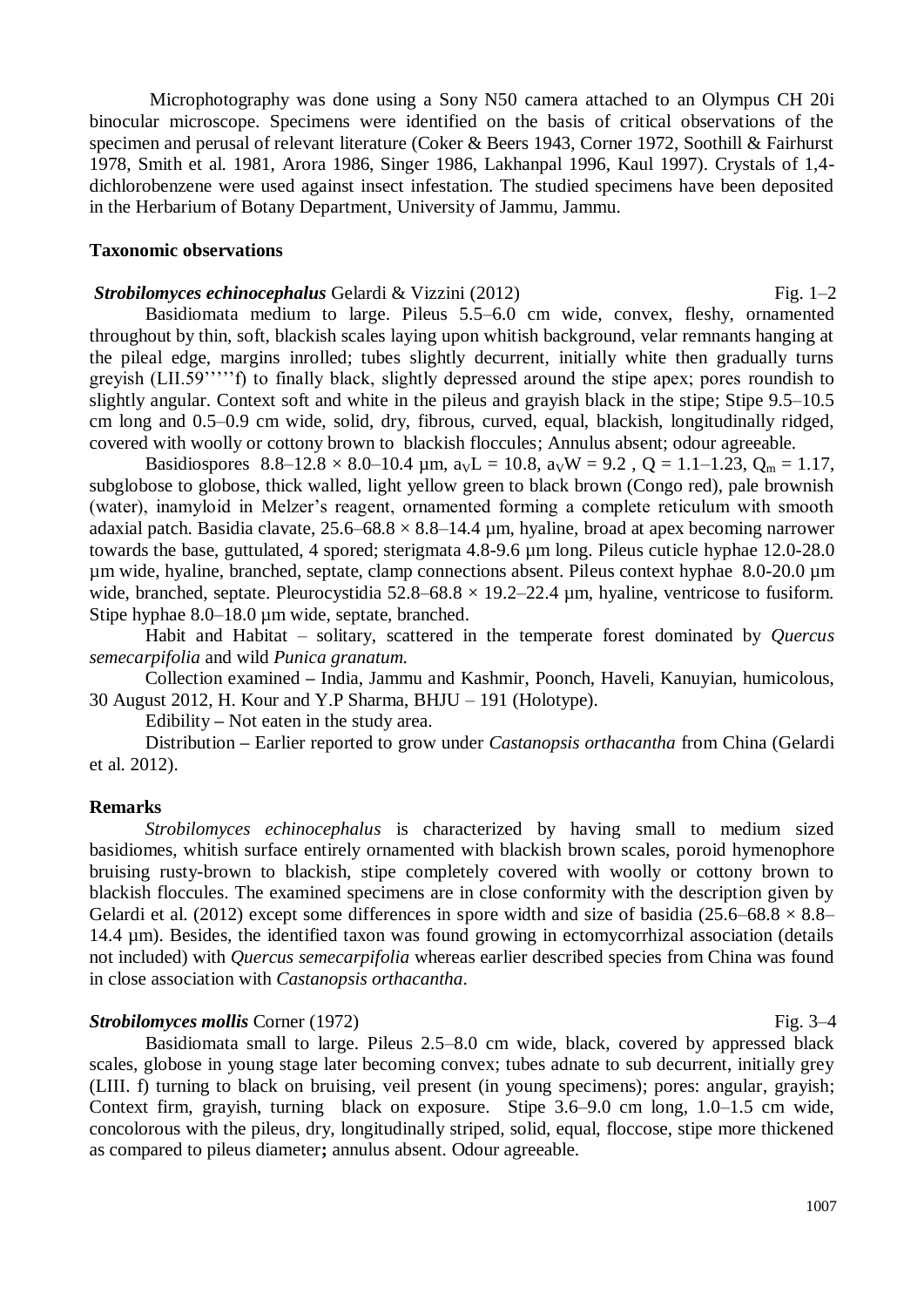

**Fig. 1** – *Strobilomyces echinocephalus* a Fruiting body in natural habitat. b Ventral view of fruiting body showing pores and velar remnants. c–d Basidiospores in Congo red. e Basidia. f Pleurocystidia. – Bars: a-b = 1 cm, c, d, e, f = 10  $\mu$ m

Basidiospores 8.8–11.2  $\times$  8.0–10.4 µm,  $a_VL = 10$ ,  $a_VW = 9.2$ ,  $Q = 1.1$ –1.07,  $Qm = 1.08$ , thick walled, highly ornamented forming a reticulate pattern, globose to sub globose in shape, yellow green (in iodine and Congo red) with smooth adaxial patch, inamyloid, yellowish brown in Melzer's reagent. Basidia clavate,  $38.4 - 56.0 \times 20.0 - 24.0$  µm, hyaline, guttated, broad at apex becoming narrow towards the base; Sterigmata**:** 2 to 4 in number, 8.0–12.0 µm long. Pileus hyphae 10.0–18.0 µm wide, septate, hyaline, less branched. Cystidia  $48.0-57.6 \times 12.8-19.2$  µm, hyaline, ventricose-fusiform to lanceolate; veil hyphal elements hyaline, septate,  $20.0-40.0 \times 12.0-18.0 \mu m$ . Stipe hyphae septate, hyaline, branched, clamp connections absent.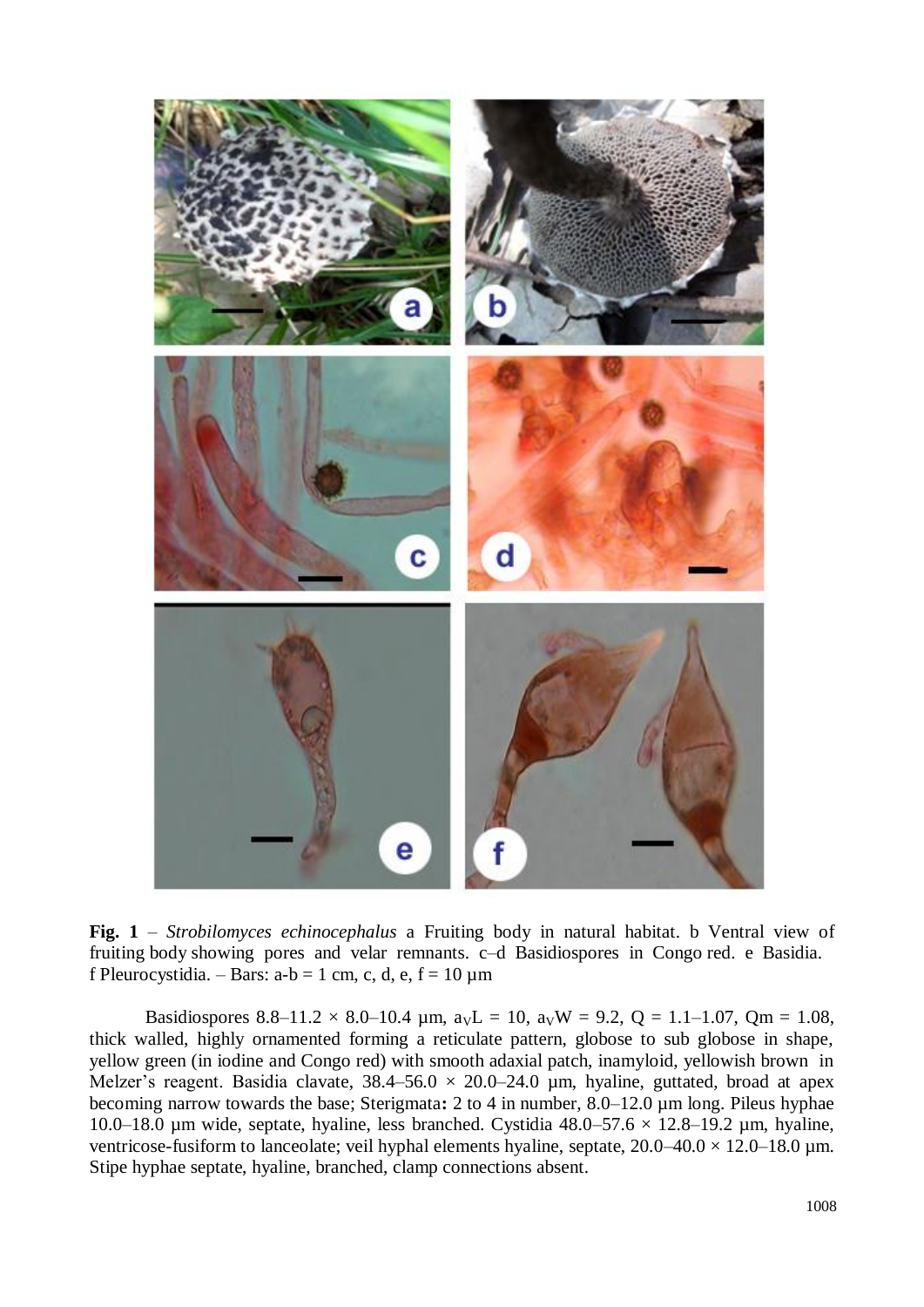

**Fig. 2** – *Strobilomyces echinocephalus* Camera lucida drawings: a Hand drawn sporophores. b Basidia. c Basidiospores. d Pileus cuticle hyphae. e Pleurocystidia. f Pileus context hyphae. g Stipe hyphae. – Bars: a= 2 cm, b-g= 10  $\mu$ m).

Habit and Habitat – solitary, scattered in the mixed coniferous forests under the canopy of *Pinus roxburghii* and *P. wallichiana.*

Collection examined **–** India, J&K, Poonch, Haveli, Krishna Ghati, humicolous, 3 September 2012, H. Kour and Y.P Sharma, BHJU – 192 (Holotype).

Edibility **–** Not eaten in the study area.

Distribution **–** Earlier reported as ectomycorrhizal with *Quercus incana* from Himachal Pradesh (Lakhanpal 1996).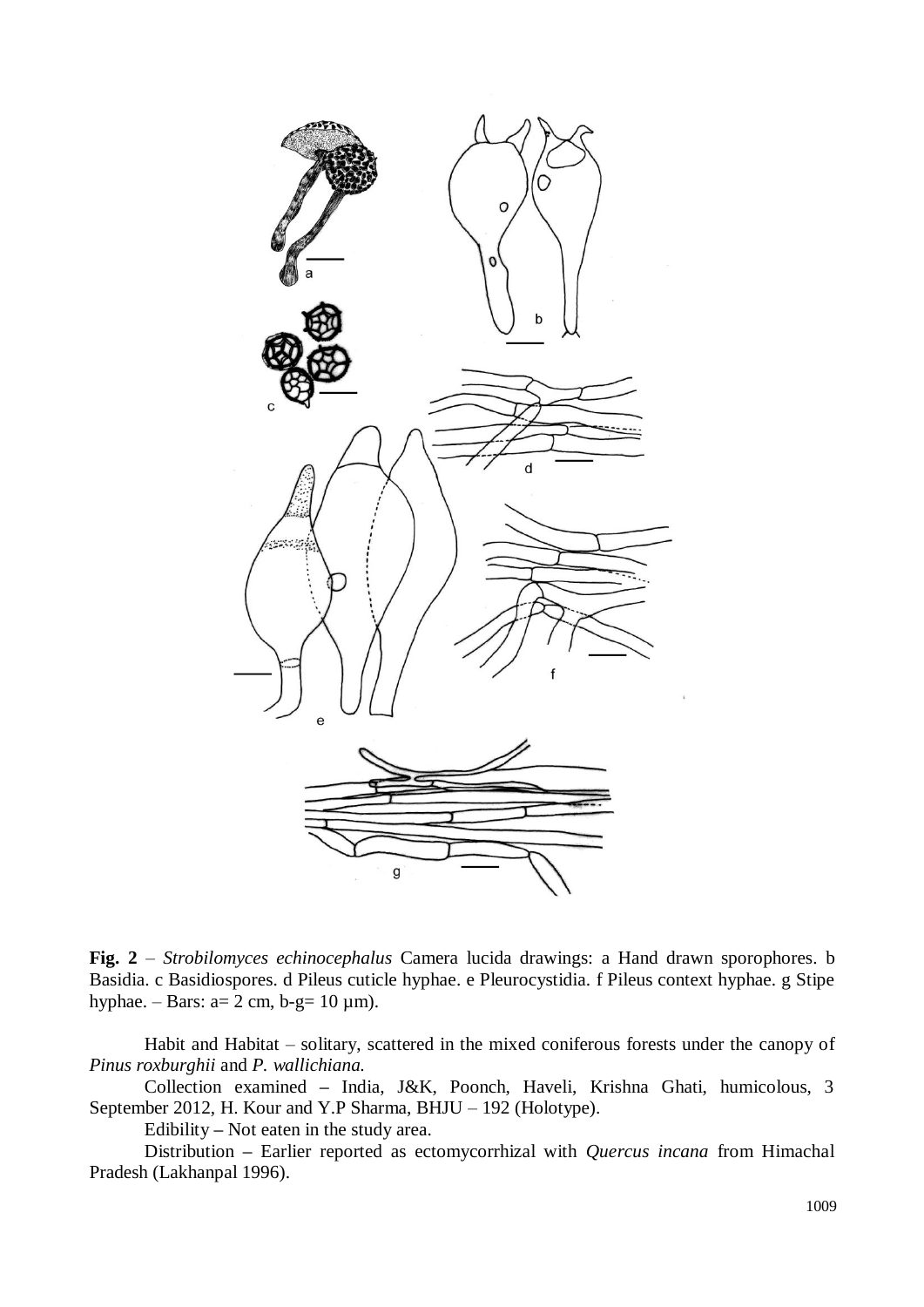

**Fig. 3 –** *Strobilomyces mollis* a Fruiting bodies. b Enlarged view of angular pores. c Basidiospores. d–e Basidia. f Cystidia. – Bars:  $a = 3$  cm, c, d, e, f= 15  $\mu$ m

#### **Remarks**

*Strobilomyces mollis* differs from *S. velutipes* Cooke & Massee in having large conical warts and vinaceous tint of pileus. The small spore size differentiates it from *S. nigricans* Berk. Horak (1980) compared *Strobilomyces montosus* Berk. to *S. mollis* Corner and found it to resemble in all other macroscopic and microscopic features except for the size of spores (9.0–13.0 µm). The examined specimen differs from *S. montosus* in having larger basidia  $(38.4–56.0 \times 20.0–24.0 \,\mu m)$ , cystidia (48.0–57.6  $\times$  12.8–19.2) and the basidiospores (8.8–11.2  $\times$  8.0–10.4 µm).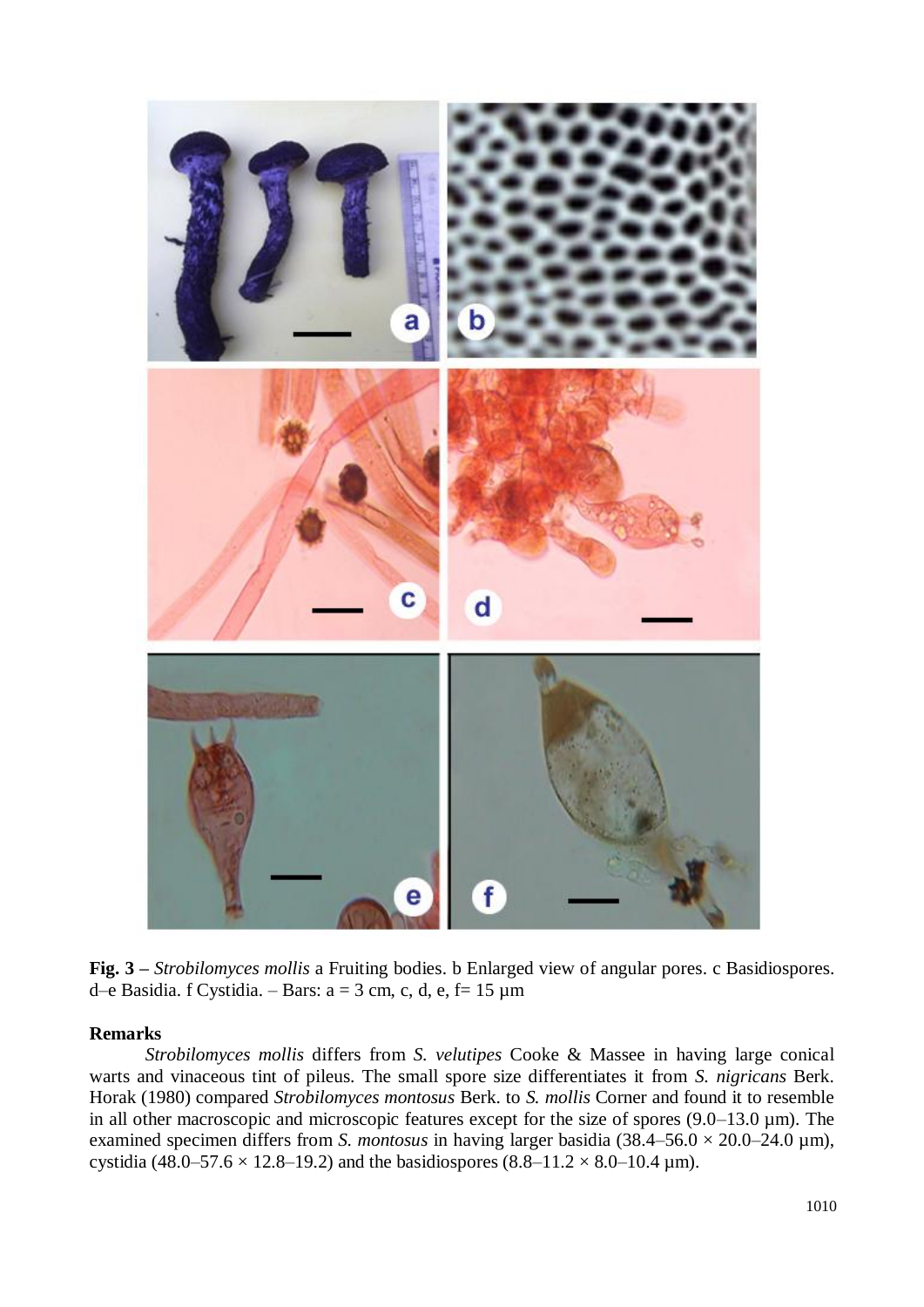

**Fig. 4 –** *Strobilomyces mollis* Camera lucida drawings: a Hand drawn sporophores. b Basidia. c Basidiopores. d–e Cystidia f Pileus cuticle hyphae. g Velar elements h Pileus context hyphae. i Stipe hyphae – Bars:  $a=2$  cm,  $b-i = 10 \mu m$ ).

## **Key to the species of** *Strobilomyces* **in India**

| 2a. Pileus 6-20 cm broad and covered by large, polygonal imbricate persistent blackish scales,             |  |
|------------------------------------------------------------------------------------------------------------|--|
| hymenophore and context staining reddish then black on exposure; tubes sinuate; spores 8.5 (9.5)–          |  |
|                                                                                                            |  |
| 2b. Pileus 10-13 cm broad, vinaceous drab with darker, soft, friable warts covered by brown,               |  |
| erect, soft, conical warts, stipe with ample membranous ring; tubes adnate; spores 11.5–13.0 (15) $\times$ |  |
|                                                                                                            |  |
|                                                                                                            |  |
|                                                                                                            |  |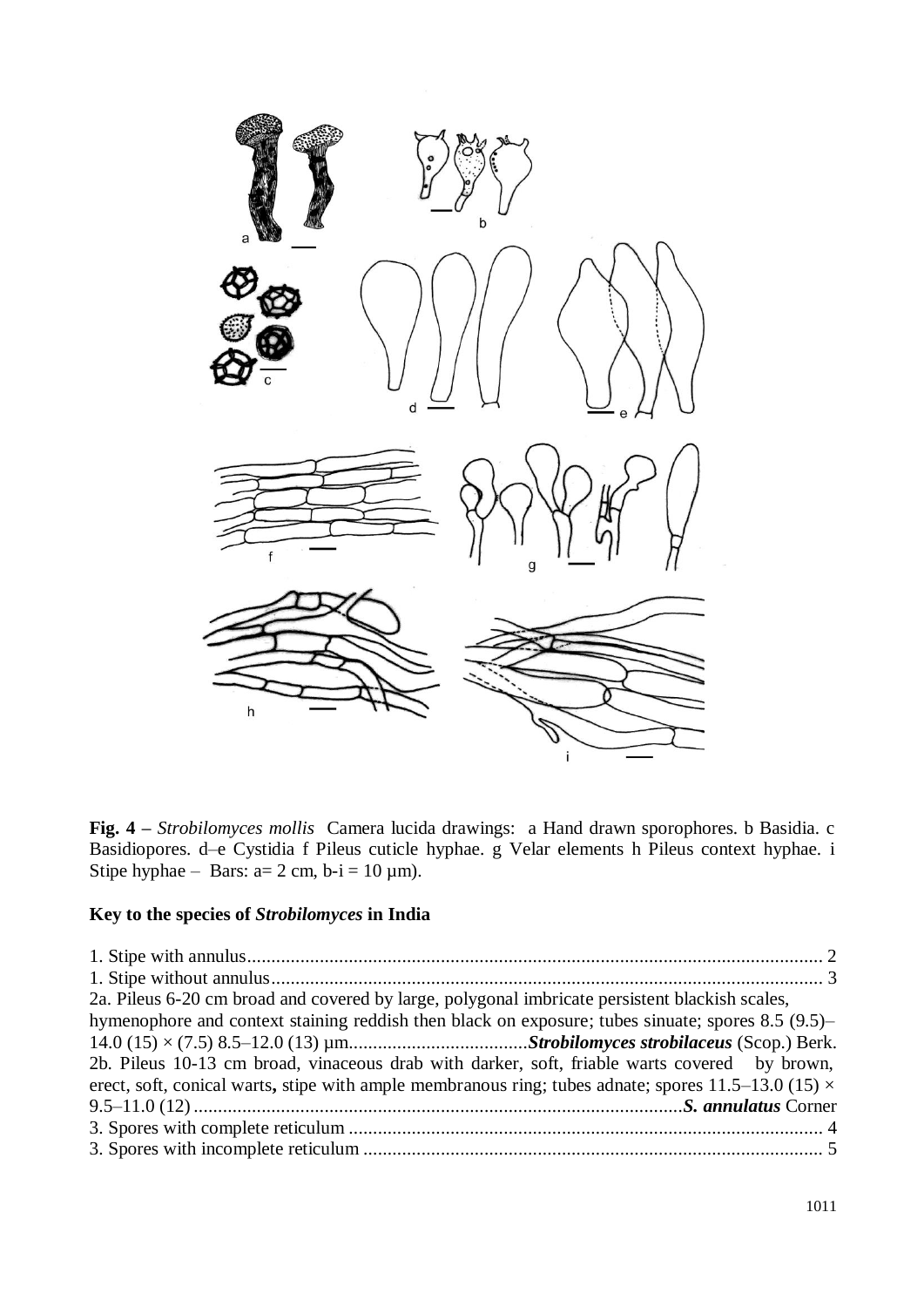4a. Pileus 2.0–7.0 cm broad, covered by dark, vinaceus erect, soft conical warts, context and hymenophore staining reddish then black on exposure, spores  $9.0-10.5 \times 7.5-9.0$  µm, tubes sinuate to sub decurrent ....................................................................................................... *S. mollis* Corner 4b. Pileus 4.9–5.4 cm broad, ornamented by thin and scattered, blackish spiny scales on a whitish background, spores (6.7) 8.0–11.5 (12.8)  $\times$  (6.1) 6.8–9.9 (11.5) µm, ornamented forming a complete reticulum with smooth adaxial patch.........................*S. echinocephalus* Gelardi & Vizzini 5a. Pileus and stipe dark purple brown then blackish, pileus 6.5 cm broad having rough hexagonal scales at the centre; tubes sinuate; stipe floccose; spores subcristate to incompletely reticulate, 12.5-15.0 µm................................................................................................................*S. nigricans* Berk. 5b. Pileus 4.0–8.0 cm broad, covered by pyramidal soft warts, tubes sinuate, margins of the pileus appendiculate, stipe without ring, nearly smooth to sub squamulose; spores verrucose to subcristate, 9.5–13.0 (14.4) × 7.0–10.0 (11.5) µm ..............................................................*S. polypyramis* Hook.

However, remaining three species namely *S. indica* Lloyd, *S. kalimpongensis* Bose and *S. montosus* Berk. are not included in this key for lack of relevant data

#### **Acknowledgement**

Authors wish to thank Prof. T.N. Lakhanpal (Himachal Pradesh University, Shimla and Dr. T.N. Kaul (Former, Director, RRL, Srinagar) from India for their generous help and suggestions. Laboratory facilities provided by the Head, Department of Botany are also acknowledged.

#### **References**

Abraham SP. 1991 – Kashmir fungal flora – An overview. Indian Mushroom Floristic Studies 13, 13–24.

- Arora D. 1986 Mushroom Demystified: A comprehensive guide to fleshy fungi. Ten Speed Press, Berkeley, California, pp. 936.
- Bose SR. 1946 Polyporaceae of Bengal XI. Journal of Departmental Science Calcutta University 2, 53–87.
- Chiu WF. 1948 The Boletes of Yunnan. Mycologia 40, 199–231.
- Coker WC, Beers AH. 1943 The Boletaceae of North Carolina. University of North Carolina Press, Chapel Hill, pp. 95.
- Corner EJH. 1972 *Boletus* in Malaysia. The Botanic Gardens. Government Printing Office, Singapore, pp. 263.
- Gelardi M, Vizzini A, Ercole E, Voyron S, Gang Wu, Liu XZ. 2012 *Strobilomyces echinocephalus* sp. nov. (Boletales) from south-western China, and a key to the genus *Strobilomyces* worldwide. Mycological Progress DOI 10.1007/s 11557–012–0865–3.
- Heinemann P. 1954 Boletineae. Flore Iconographique des Champignons du Congo 3, 49–80.
- Horak E .1980 Indian Boletales and Agaricales revisions and new taxa. Sydowia 33, 88–110.

Index Fungorum 2011 – Online at:http://www.indexfungorum.org.

- Kaul TN. 1997 Introduction to mushroom science. Oxford Publishing Company, New Delhi, pp. 198.
- Lakhanpal TN, Sharma R. 1988 Fungi of North Western Himalayas–XVI, the genus *Strobilomyces* (Boletaceae). Kavaka 16, 27–35.
- Lakhanpal TN. 1996 Mushrooms of Indian Boletaceae.Vol. I. In: Studies in cryptogamic botany (ed Mukherji KG). APH Publishing Corporation, Delhi.
- Manjula B. 1983 A revised list of the Agarics and Boletoid basdiomycetes from India and Nepal. Proceedings of Indian Academy of Science 92, 81–213.
- Murill WA. 1924 Kashmir fungi. Mycologia 16, 133.
- Nuhn ME, Binder M, Taylor, AFS, [Hallingd](http://www.sciencedirect.com/science/article/pii/S1878614613000676) RE, [Hibbetta](http://www.sciencedirect.com/science/article/pii/S1878614613000676) DS. 2013 Phylogenetic overview of the Boletineae. Fungal Biology 117, 479–511.